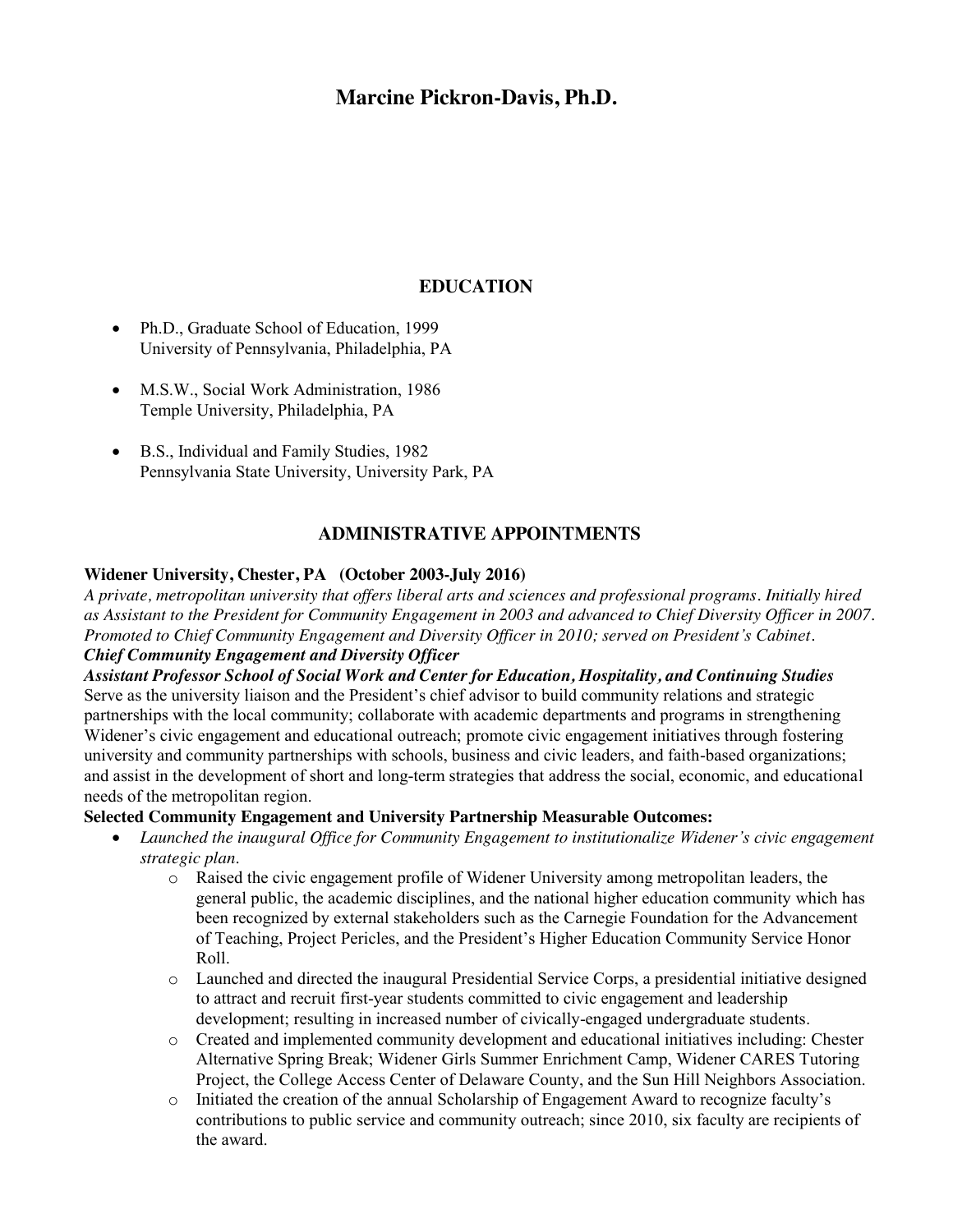- o Developed and served as liaison for the Civic Engagement Committee of the Board of Trustees, composed of university trustees, community partner and faculty representative, whose role is to support and champion the civic engagement mission and strategic plan.
- x *Led the assessment of civic engagement initiatives.*
	- o Led the self-study of the 2006 and 2015 Carnegie Civic Engagement classification.
	- o Created the Civic Engagement Assessment Team to track and document the community impact of curricular and co-curricular civic engagement programs and initiatives.
- x *Created and lead a university Task Force charged with the development and implementation of institutional policy to enhance town-gown relations and strategies for resolving complaints and maintaining positive relations with local residents.*
	- o Collaborated with Student Affairs in the development of an Off-Campus Student Orientation and Policy Manual.
- x *Developed and implemented the Academic Service-Learning Faculty Development Program to engage and support Widener faculty with the development and implementation of academic service-learning curriculum.* 
	- o Over 80 faculty representing all disciplines teach 25-20 service-learning courses each academic year.
- x *Developed and implemented the Chester Summer Challenge, a pre-college Summer-Bridge program created to promote college-going among local high school students.*
	- o Since 2008, over 200 Chester High School students have matriculated to post-secondary institutions.
- x *Launched and directed the new Civic Engagement Endowed Awards to support community-based learning and research for faculty and students.*
	- o Since 2014, over 30 faculty and students have created and implemented innovative Chester-based community development initiatives.
- x *Created and chaired the Civic Engagement Council.* 
	- o Leveraged campus-wide constituents to collaborate on community outreach programs and activities.
- x Chair, Coalition for Urban and Metropolitan Universities (CUMU) 2009 national and international Conference Planning Steering Committee.

## **Widener University, (July 2007-July 2016)**

*Appointed as inaugural Chief Diversity Officer; provided leadership to expand and strengthen diversity initiatives and programs that advanced the mission of Widener University*.

*Chief Diversity Officer:* Served as a strategic leader and collaborator to advance the university's commitment to access, equity, diversity, and inclusion; serve as a resource to strategize, plan, and collaborate with faculty, staff, and students and all academic and administrative units on institutionalizing the Vision 2015 and 2021 Diversity strategic plans; co-chaired the Diversity and Inclusion Leadership Council with Provost; collaborated with Council on developing policies and practices that advance the Vision 2021 Diversity strategic plan.

## **Selected Institutional Diversity Measurable Outcomes:**

- x *Collaborated with the Provost and the Office of Institutional Research and Effectiveness on the development and implementation of 2006, 2009, 2012, and 2015 campus climate surveys.*
	- o Coordinated the dissemination of data to unit-level departments to identify strengths and areas for growth in recruitment and retention of underrepresented faculty, administrators, and students. The percentage of minority students increased from 16% in 2006-07 to 26% in 2015-16. A more modest increase in minority representation was achieved for staff with the percentage of minority staff members (including faculty) increased from 16% in 2005-06 to 19% in 2013-14. Engaged Faculty Executive Committee (representing all academic units) in strategic thinking about diverse faculty recruitment, retention, the integration of diversity in the curriculum, and faculty professional development.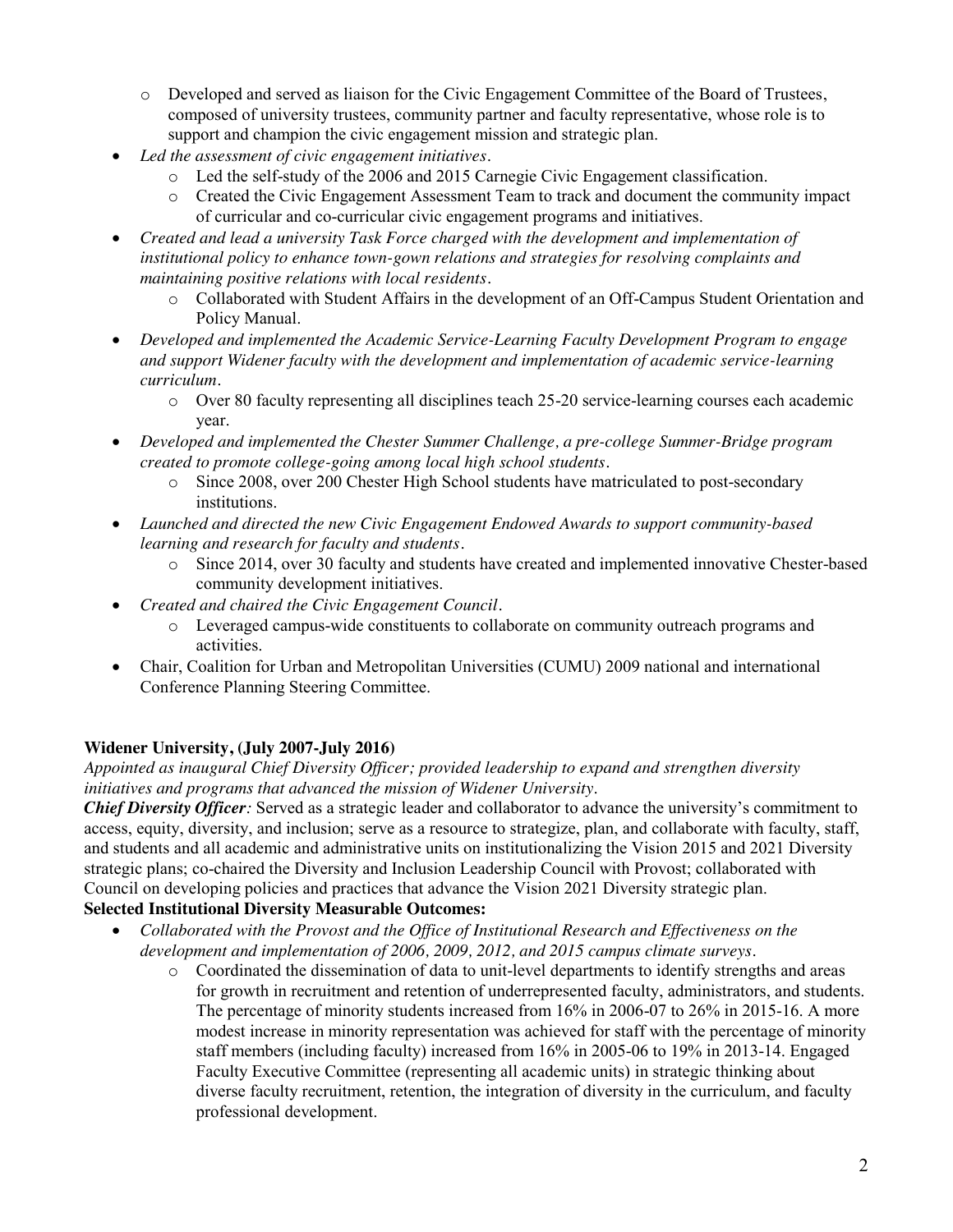- x *Advanced programs and initiatives to promote a culture of inclusion:* 
	- o Assisted with the establishment of Safe Space Training, launched in 2013, which aims to create a visible network of support for lesbian, gay, bisexual, transgender, and queer (LGBTQ) individuals and their allies; 18% of faculty, staff, and administrators completed the training.
	- o Chaired national search for the Multicultural Student Affairs Director and served as mentor for new Director to develop and implement innovative student-centered diversity initiatives and programs.
	- o Founding Co-chair of Cultural Program Planning Committee composed of faculty and students who coordinate annual cultural programs and events.
	- o Chair and founder of the Widener Women's Leadership Forum which aims to create opportunities for women to advance and maximize their potential for professional growth.
	- o Collaborated with University Relations and chaired Sub-Committee on the development of a university Diversity brochure, a publication that introduces students to the variety of multicultural programs, student organizations, and campus resources.
	- o Chaired "We're All Widener" Campaign Committee, created to champion a culture of diversity and inclusion for incoming students and parents.
	- o Founding member of the Lesbian, Gay, Bisexual, Transgender (LGBT) Task Force.
	- o Initiated the creation of the Multicultural Student Presidents Council to engage student leaders in leveraging their collective talents and resources to advance an inclusive campus climate.
	- o Collaborated with Multicultural Student Affairs to create annual students of color reception to recognize graduating student leaders.
	- o Chaired Diversity Web Team which led to the creation of a Widener diversity webpage to more effectively communicate the University's demonstrated commitment to diversity, equity, and inclusion.
- x *Chaired self-study and documentation for the 2016 annual Higher Education Excellence in Diversity (HEED) Award.*
	- o Collaborated with Academic Deans and Senior Leadership on collecting data to benchmark and assess diversity and inclusion initiatives; examined data to identify priorities and dedicate resources to achieve inclusive excellence; university was recognized as a 2016 HEED recipient.
- x *Advanced diversity initiatives that influence institutional and cultural change*.
	- o Collaborated with Human Resources and the Faculty Development Office on the publication of a Search Committee Handbook and webinar to increase recruitment of underrepresented faculty and administrators; resulting in institutionalizing new search policies and practices.
	- o Instituted endowed annual Diversity Award to recognize projects, programs, or practices that best advance Widener University's diversity and inclusion aspirations.
	- o Initiated the creation of the Anti-Bias Crisis Response Team to serve as an advisory role for the president to proactively address incidences of intolerance; assisted with the creation of Anti-Bias and Harassment university policy.
	- o Developed and facilitated diversity training for staff as part of a *Lifelong Learning and Professional Development* program.
	- o Initiated the creation of a faculty mentoring program in collaboration with the Faculty Development Office; resulting in a cohort of six underrepresented faculty achieving tenure.
	- o Spearheaded and launched a campus-wide economic inclusion plan that resulted in the implementation of inclusive business practices, capacity-building, and broadened opportunities for the university to support underserved businesses and entrepreneurs who contribute to the local economy; strengthened partnerships resulting in 89% of vendors representing local and women/minority-owned businesses and contractors.
	- o Instituted annual Diversity Student Mini-Grants to augment programs or activities aimed at promoting and sustaining a healthy campus climate at Widener; resulting in increased intercultural student-led programming.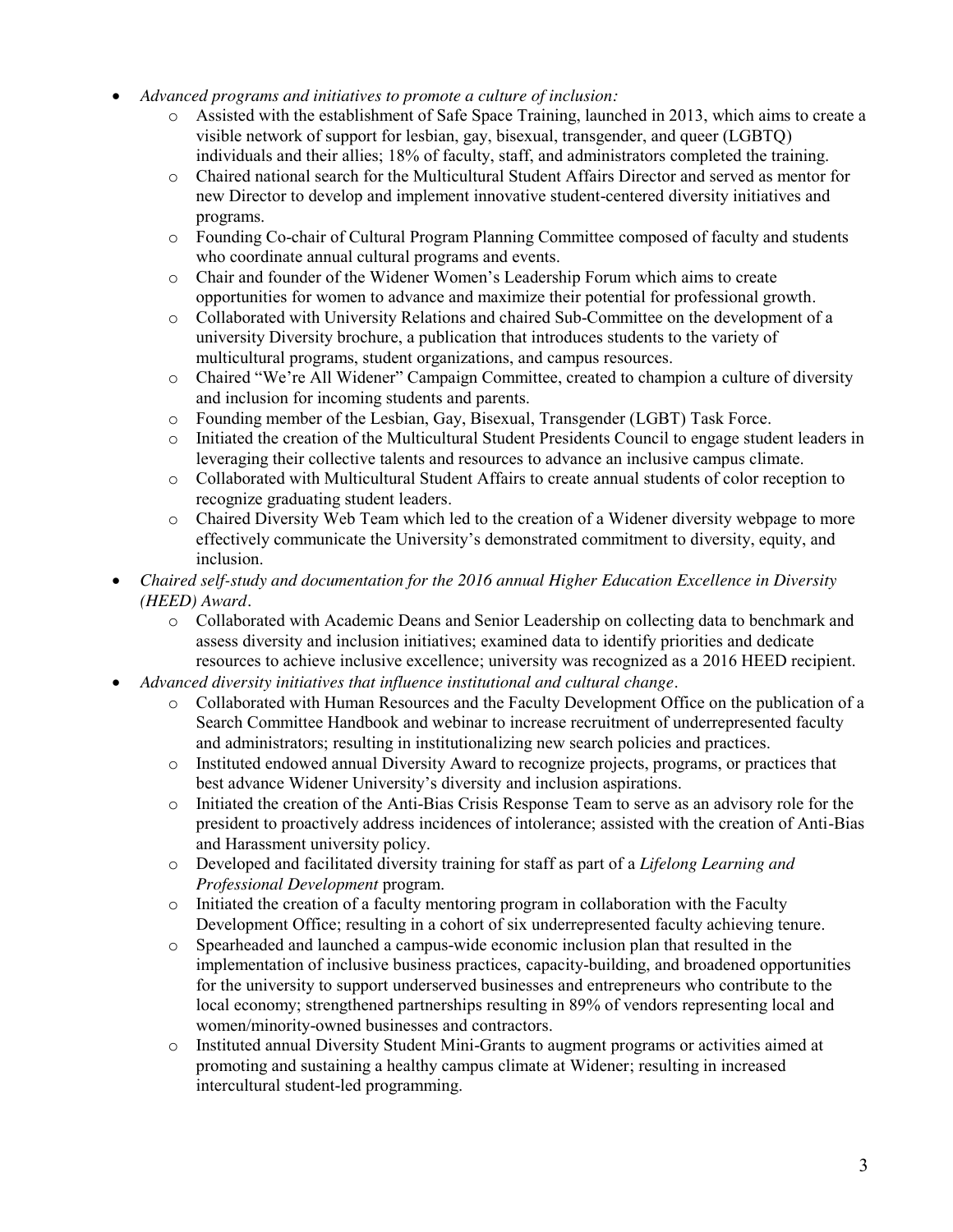- x *Co-Chair, Vision 2021 Diversity Strategic Plan.*
	- o Facilitated the creation of institutional and unit-level plans.
	- o Led university-wide assessment of diversity institutional and unit plans.
	- o Introduced and spearheaded discussion about the Inclusive Excellence Framework which has been included as an action step in the Vision 2021 university strategic plan.

## **Research for Action**, **Philadelphia, PA (September 1999 – September 2003)**

#### *Research Associate*

*A Philadelphia-based non-profit organization focused on educational research and reform to promote access, opportunities, and positive outcomes for all K-12 students.*

Participated with project teams in conducting qualitative research to evaluate educational reform initiatives; conducted participatory research with educational practitioners, students, parents, and community members; assisted in the design and implementation of qualitative research evaluations; assisted in the development of evaluation methods and case study analysis; presented research findings to client and project stakeholders; and assisted in analytic documentation and report writing.

- o Conducted high quality research and evaluation with schools, districts, and communities.
- o Administered mixed-method techniques in the evaluation of educational reform initiatives.
- o Co-authored reports and evaluations in the areas of parent/community organizing and public education reform.

#### **Pennsylvania State University, Abington College, Abington, PA**

#### *Academic Advisor* **(Part-time) (August 1997 – August 1999)**

Supported students in exploring life and career goals; assisted students in the development of educational plans; provided guidance in the selection of appropriate courses and other curricular experiences; evaluated students' progress toward establishing goals; facilitated new student orientation workshops; and advised students of appropriate institutional resources and support services.

#### **University of Pennsylvania**, **Philadelphia, PA (August 1991 – May 1995) Programs for Student-Community Involvement** *Assistant Director*

Developed, implemented, and evaluated community service projects for undergraduate students involved in the Philadelphia community; provided support to programs which promoted faculty and student collaboration in addressing community issues; administered tutoring and school-based initiatives in 20 urban schools; coordinated recruitment, placement, and supervision of 350 tutors in school sites; developed training programs for students participating in community service activities; and established and fostered ongoing relationships with community agencies to link students to meaningful service experiences.

#### *Interim Director* **(March-July, 1995)**

Responsible for overseeing administration of programs; supervision of staff and interns; managing budget; fostering partnerships with university faculty and staff in the development of service projects; writing annual report.

### **RELATED PROFESSIONAL EXPERIENCES**

Philadelphia Civic Learning and Democratic Action Collaborative (2014-2016)

Co-Chair: Rutgers-Camden University and Widener University Symposium: Anchor Institutions and Public Safety in Chester and Camden. (Fall 2013)

Middle States Accreditation Evaluation Team, Hamilton College (Spring 2011)

Peer Reviewer: Journal of Higher Education Outreach and Engagement, *Engaged Scholarship at the University of North Carolina at Chapel Hill: Campus Integration and Faculty Development*, (Spring 2011)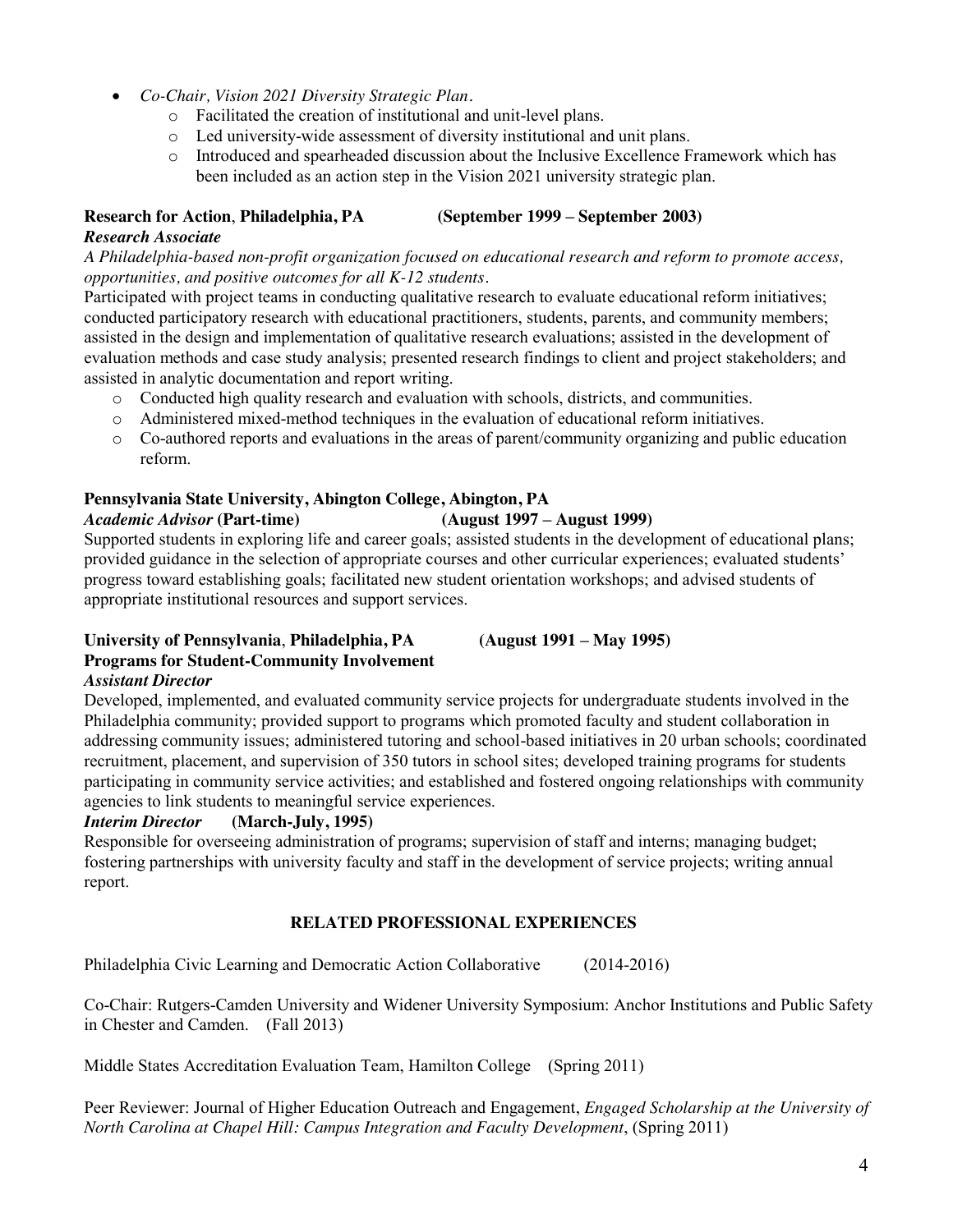American Council on Education, Office of Women in Higher Education National Leadership Forum (June 2010) Engagement Academy for University Leaders (June 2009) Harvard Institute for Educational Management, (Summer 2006) Harvard University Summer Institute

Leadership Philadelphia, Inc. (September 2005-June 2006)

#### **ACADEMIC APPOINTMENTS**

**Widener University** (Spring 2005) **Center for Social Work Education** *Assistant Professor*, Organization and Community-Based Intervention

**University of Pennsylvania**, Philadelphia, PA (Spring 1998 – Spring 2003) **Graduate School of Education** *Adjunct Faculty*, Cross-Cultural Awareness *Adjunct Faculty,* Intercultural Communication and Miscommunication (Summer 2003)

**Cabrini College**, Radnor, PA (Summer 1991 – Spring 1998) **Department of Sociology** *Adjunct Faculty,* Group Structures and Processes *Instructor*, Group Structures and Processes (Fall 1996)

#### **SELECTED PAPERS AND PRESENTATIONS**

New American Colleges & Universities Summer Institute June 2016 Co-Presenter: "*Engaging faculty, students, and community partners in community-based research: A model for systemic community change"*

Campus Compact March 2016 Co-Presenter: *"Creating Cohesive Paths to Civic Engagement: Intentionality in the Organization and Integration of Programming for Civic Engagement and Social Responsibility"*

Campus Compact March 2016 Plenary: *"K-12 Partnerships & the Transformation of Higher Education"* 

Middle States Accreditation Evaluation Team Catholic University of the Americas (Spring 2010)

Middle States Accreditation Evaluation Team St. Francis College, Brooklyn, NY (Spring 2009) American Association of Colleges and Universities

Diversity and Learning: A Defining Moment Conference, (October 2006) *Conference Planning Committee* 

Proposal Reviewer: Pennsylvania AmeriCORP proposals (Fall 2010)

## **PROFESSIONAL DEVELOPMENT**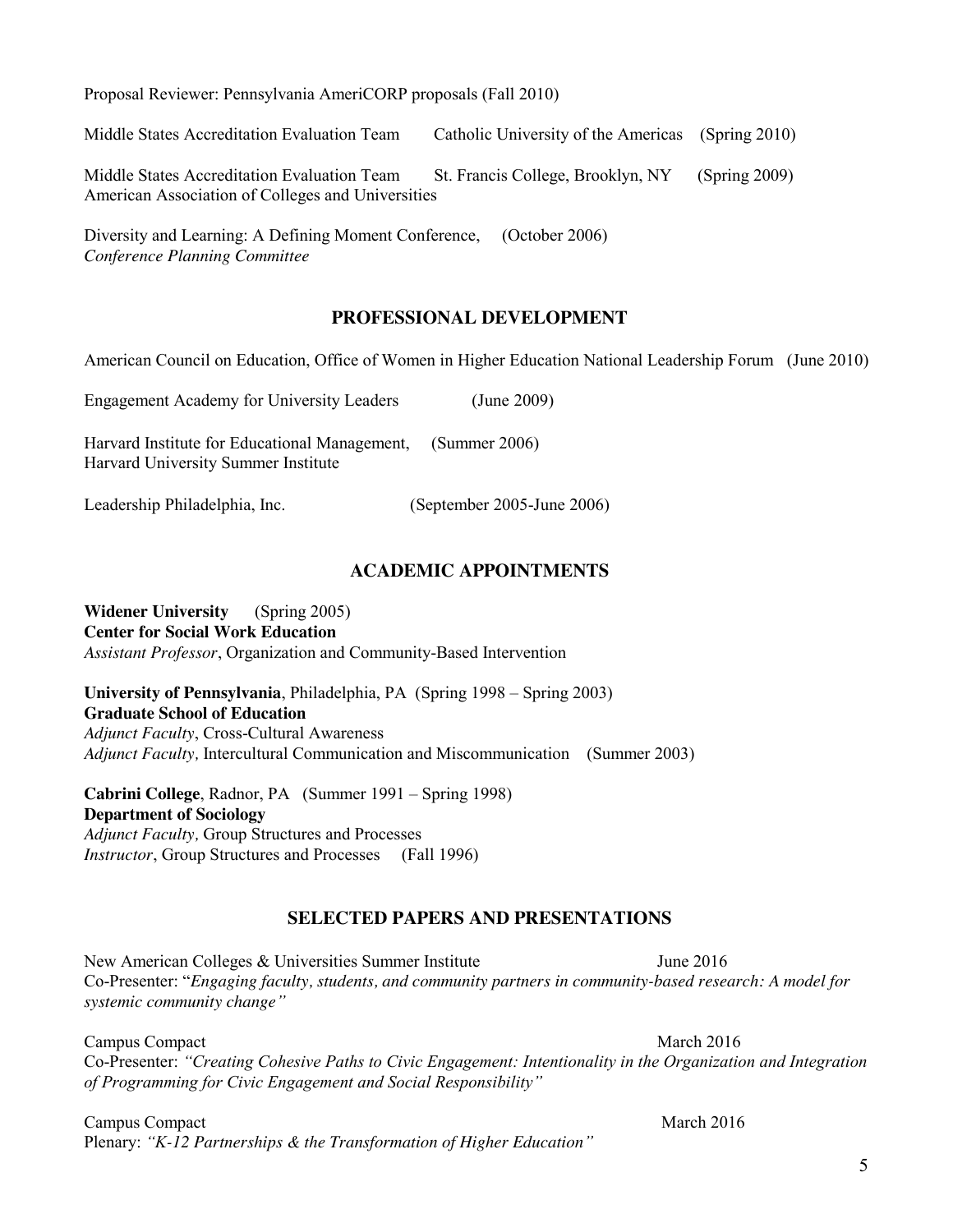| American Association of Colleges and Universities<br>Panelist: "Expanding our Reach: Innovative Approaches for Exposing Diverse Students to Curricular<br>Programming Incorporating Civic Engagement"                                   |                  | January 2016  |
|-----------------------------------------------------------------------------------------------------------------------------------------------------------------------------------------------------------------------------------------|------------------|---------------|
| Eastern Region Campus Compact<br>Moderator: "Putting into Practice Collective Impact: Rewards, Challenges, and Lessons Learned"                                                                                                         |                  | October 2015  |
| National Conference on Dialogue and Democracy<br>Co-Presenter: "Creating it Together: Learning, Community Action, and Public Engagement"                                                                                                |                  | October 2014  |
| President's Interfaith and Community Service Campus Challenge National Gathering September 2014<br>Invited Panelist: "Effective Practices: Applying for the President's Higher Education Community Service Honor<br>Roll"               |                  |               |
| Council of Europe International Conference, Belfast Ireland<br>Invited Panelist: "A Case Study on Widener University and Chester: A Story about Conflict and Collaboration"                                                             |                  | June 2014     |
| Philadelphia Higher Education Network for Neighborhood Development<br>Moderator: "A new paradigm for collaboration with anchor institutions"<br>Pennsylvania Campus Compact Conference<br>Co-Presenter: Community Impact and Assessment | October 2013     | February 2014 |
| Coalition of Urban and Metropolitan Universities<br>Co-Presenter: "Neighborhood Revitalization: Small Incremental Steps of Progress"<br>Roundtable Discussion                                                                           | October 2013     |               |
| Coalition of Urban and Metropolitan Universities<br>Co-Presenter: "The Impacts of University Civic Engagement Activities on Partner Organizations"                                                                                      | October 2013     |               |
| Office of Women in Higher Education Regional Meeting<br>Moderator: "Managing Diversity and Inclusivity on Your Campus"                                                                                                                  | May 2013         |               |
| American Association of Colleges and Universities<br>Co-Presenter: "Are we lifting as we climb? Women leaders and their role in campus climate"                                                                                         | October 2012     |               |
| Coalition of Urban and Metropolitan Universities<br>Co-Presenter: "Assessing the Outcomes of an Engaged Anchor Institution"                                                                                                             | October 2011     |               |
| Society of College and University Planning<br>Panelist: From Fences to Engagement: "A Ten-Year Retrospection of Widener University's Journey to Reclaim<br>its Souls and Fulfill its Mission As a Leading Metropolitan University"      | <b>July 2011</b> |               |
| Rutger's University Camden Symposium<br>Panelist: "Cultivating Sustainable University-Community Partnerships"                                                                                                                           | April 2011       |               |
| Pennsylvania Campus Compact<br>Co-Presenter: Carnegie Classification Workshop: Marketing and Messaging Strategies                                                                                                                       | March 2010       |               |
| Coalition of Urban and Metropolitan Universities                                                                                                                                                                                        | October 2009     |               |

Co-Presenter: "*The Status of University Civic Engagement Impact Assessment*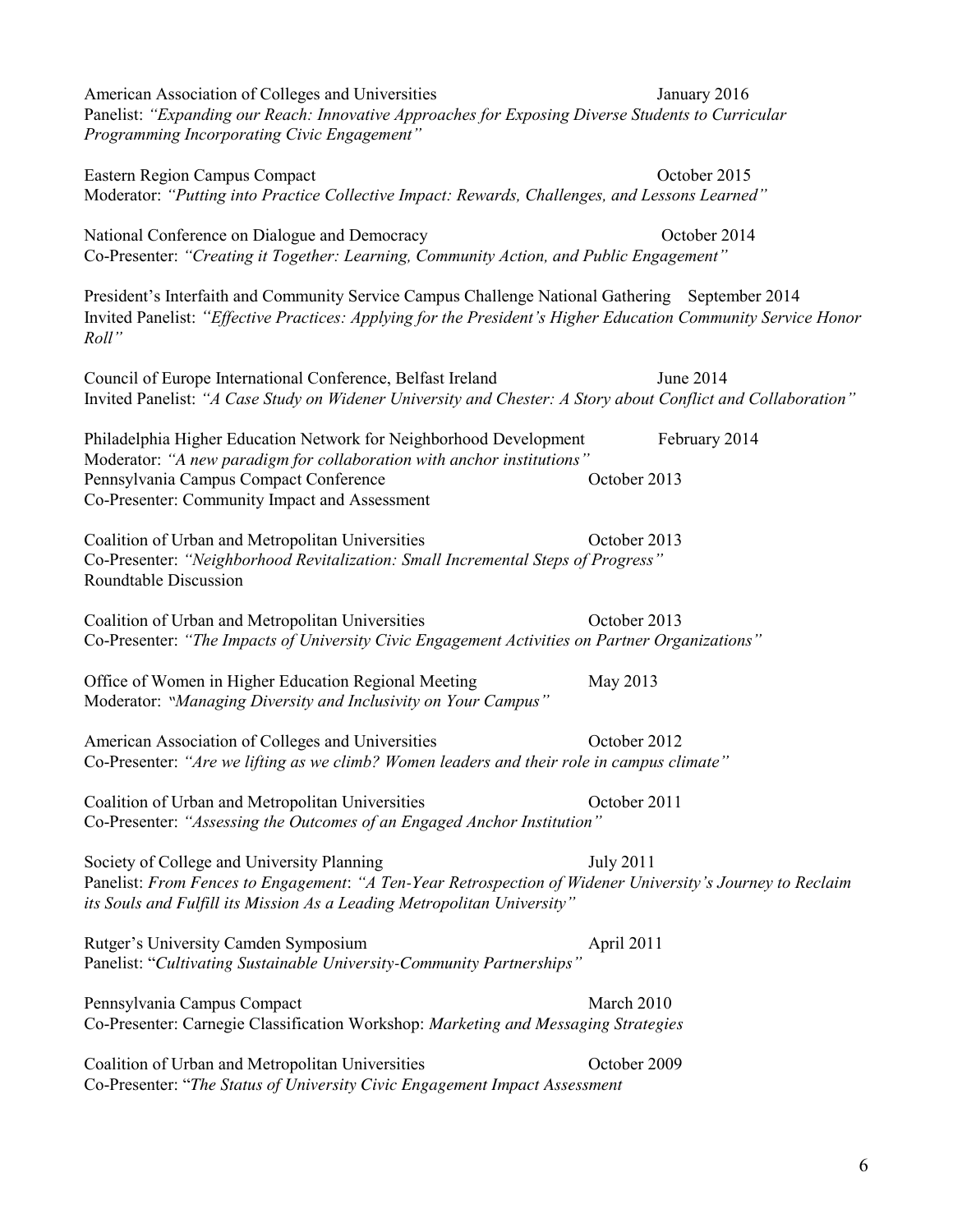#### **REPORTS AND PUBLICATIONS**

Harris, J. & Pickron-Davis, M. (2016) Case Study on Widener University and Chester: A Story about Conflict and Collaboration, In Higher Education for Democratic Innovation, Publication in the Council of Europe Higher Education Series

Harris, J. & Pickron-Davis, M. (2013). From Gates to Engagement: A Ten-Year Retrospective of Widener University's Journey to Reclaim Its Soul and Fulfill Its Mission as a Leading Metropolitan University, In Journal of Higher Education Outreach and Engagement

Dowshen, A.,& Pickron-Davis, M. (2011). Civic Engagement and Service Learning in a Metropolitan University Multiple Approaches and Perspectives, *In Civic Engagement and Service-Learning (Eds)*

Musewicz, J., Pickron-Davis, M., Harris, J., Marczyk, G. (2005). The Role of Leadership Development in Addressing Urban Community Challenges, Chapter 4, *The International Journal of Continuing Social Work Education*. Temple University Press

Blanc, S., Pickron-Davis, M., & Mordecai-Phillips, R. (2003). Teacher Beliefs about Equity in a Mathematics and Science Reform Program. *Electronic Magazine of Multicultural Education*, 5 (1)

Simon, E. & Pickron-Davis, M. (2002, March). *Strong Neighborhoods, Strong Schools: Case Study: New York ACORN*. Chicago: Cross City Campaign for Urban School Reform.

"White-Williams Scholars Peer Academic Development Program: What can the program do to support students whose grades fall?" Prepared by Elaine Simon and Marcine Pickron-Davis, Fall 2001

"Students Begin to Think They Belong Here": Teachers' and Administrators' Perspectives on the Talent Development Ninth Grade Experience," Prepared by Rebecca Reumann-Moore with Rachel Martin, Marcine Pickron-Davis, and Hitomi Yoshida, July 2000

"Strong Communities, Good Schools: Measuring Success in Education Organizing." Prepared by: Eva Gold and Elaine Simon with Rob Ballenger and Marcine Pickron-Davis, Submitted to the Cross City Campaign for Urban School Reform, June 2000

#### **COMMUNITY LEADERSHIP AND BOARD APPOINTMENTS**

| Darlington Community Arts Center                                   | 2016-Present |
|--------------------------------------------------------------------|--------------|
| Chester Charter School of the Arts                                 | 2012-Present |
| Coalition of Urban and Metropolitan Universities Editorial Board   | 2010-Present |
| Philabundance                                                      | 2015-2016    |
| Delaware County Community Foundation                               | 2015-2016    |
| Asbury Wesley Ministry Drexel University                           | 2010-2014    |
| College Access Center of Delaware Count                            | 2009-2016    |
| Philadelphia Higher Education Network for Neighborhood Development | 2004-2016    |
| Widener Partnership Charter School                                 | 2006-2016    |
| <b>Chester Youth Collaborative</b>                                 | 2005-2016    |
| Pennsylvania Chapter American Council on Education                 | 2004-2010    |
|                                                                    |              |